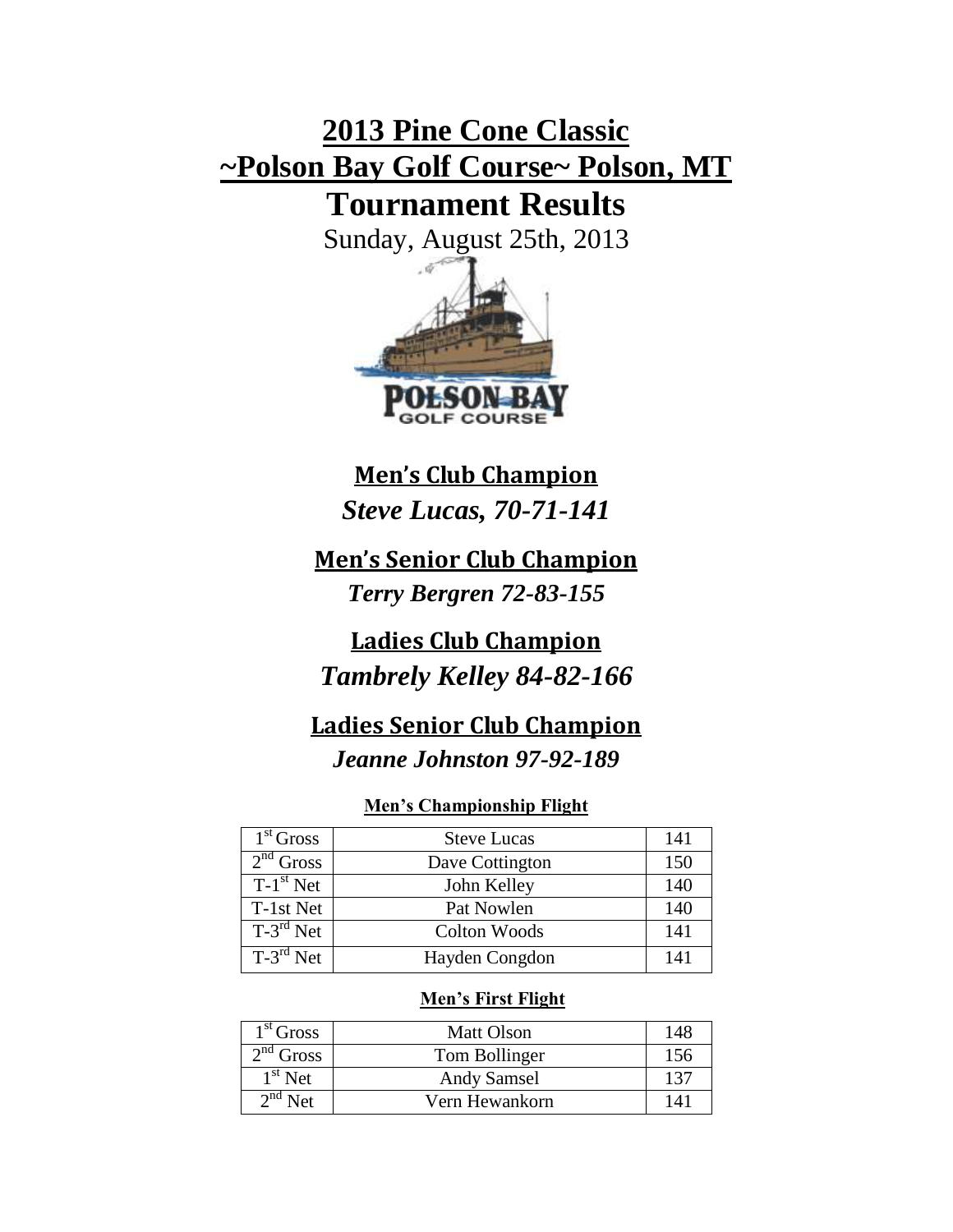| $\gamma$ ra<br>Dave McDaniel<br>Net | 44.07 |
|-------------------------------------|-------|
|-------------------------------------|-------|

## **Men's Second Flight**

| $1st$ Gross    | Jeremy Rauch        | 158 |
|----------------|---------------------|-----|
| $2nd$ Gross    | <b>Jeff Andrews</b> | 164 |
| $1st$ Net      | Kent Luedtke        | 141 |
| $T-2^{nd}$ Net | <b>Steve Samsel</b> | 144 |
| $T-2^{nd}$ Net | Hu Beaver           | 144 |

#### **Men's Third Flight**

| $T-1$ <sup>st</sup> | Rob Kelley          | 176 |
|---------------------|---------------------|-----|
| Gross               |                     |     |
| $T-1$ <sup>st</sup> | Klaus Gilchrist     | 176 |
| Gross               |                     |     |
| $1st$ Net           | <b>Jody Seifert</b> | 135 |
| $2nd$ Net           | Max Nash            | 138 |
| $3rd$ Net           | Jeremy Seifert      | 139 |

## **Men's Senior Championship Flight**

| $1st$ Gross         | <b>Terry Bergren</b> | 155 |
|---------------------|----------------------|-----|
| $2nd$ Gross         | <b>Tracy Dooley</b>  | 156 |
| $1st$ Net           | Mike Southerland     | 135 |
| $2^{\text{nd}}$ Net | <b>Russ Pilcher</b>  | 138 |
| $3^{rd}$ Net        | Dennis LaBonty       | 141 |

#### **Men's Senior First Flight**

| 1 <sup>st</sup> Gross | Steve Schiefelbein | 165 |
|-----------------------|--------------------|-----|
| $2nd$ Gross           | Mark Beckley       | 166 |
| $1st$ Net             | Lynn Smith         | 133 |
| $2nd$ Net             | <b>Bob Vick</b>    | 139 |
| $3rd$ Net             | Gary Keaster       | 140 |

## **Men's Super Senior Flight**

| $1st$ Gross | Larry Ashcraft       | 163 |
|-------------|----------------------|-----|
| $2nd$ Gross | <b>Bryson Taylor</b> | 164 |
| $T-1st$ Net | Herb Kimball         | 139 |
| $T-1st$ Net | Craig Peeples        | 139 |
| $3rd$ Net   | Rob Hansen           | 142 |